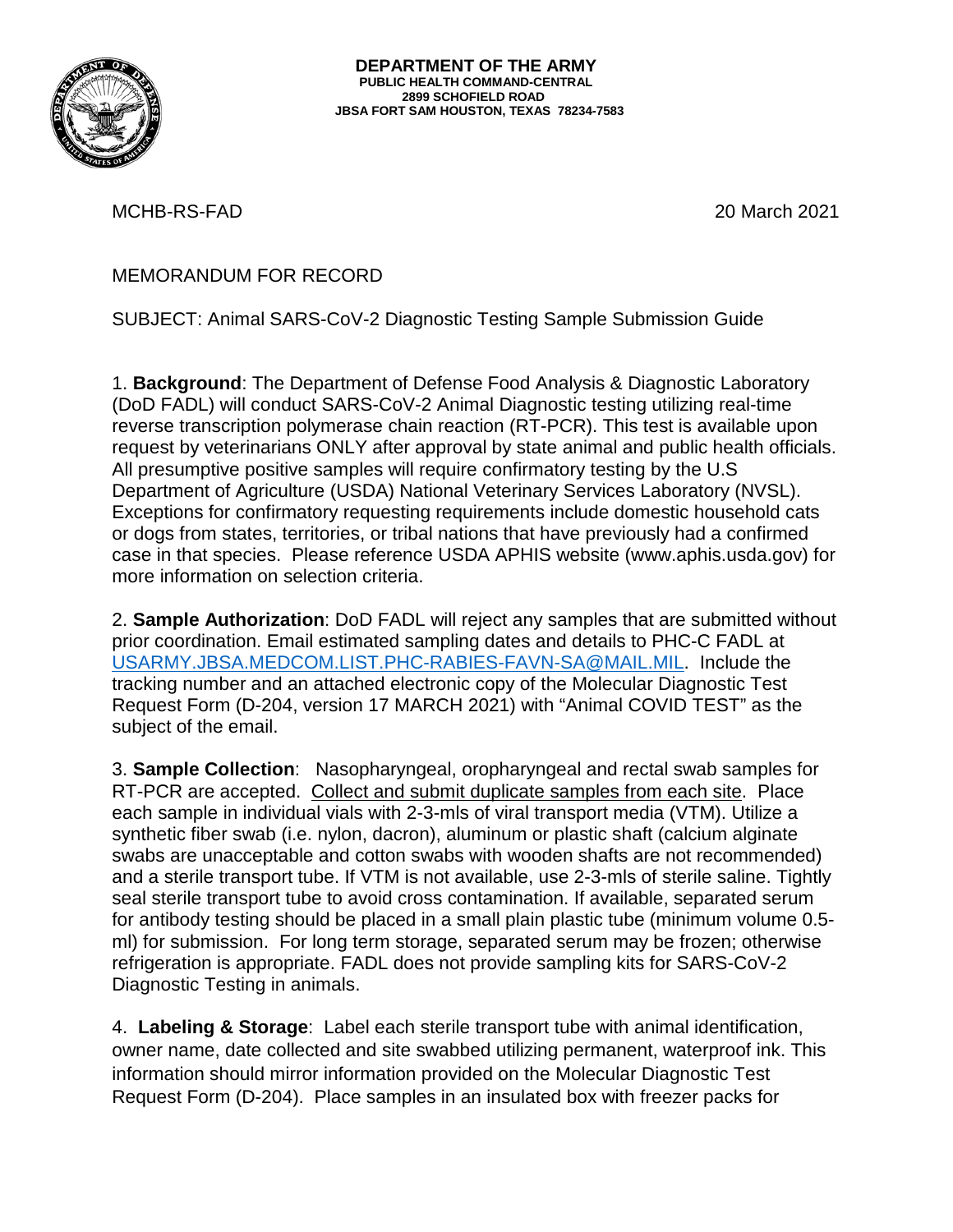MCHB-RS-FAD SUBJECT: SARS-COV-2 ANIMAL DIAGNOSTIC TESTING SAMPLE SUBMISSION GUIDE

overnight delivery. Swabs may be refrigerated at 2-8°C for 72 hours or frozen for longer-term storage. Follow appropriate packaging and shipping regulations. For handdelivered samples, prior notification via email is required and the samples must be packaged per shipping regulations above.

## 5. **Sample Submission**:

- a. Required Documentation: Samples must be accompanied by a completed Molecular Diagnostic Test Request Form (D-204). To obtain a copy of this form, please download from the FADL homepage at [https://phc.amedd.army.mil/topics/labsciences/fad/Pages/default.aspx.](https://phc.amedd.army.mil/topics/labsciences/fad/Pages/default.aspx) Forms should be saved locally before filling out. The submitting veterinarian on Form D-204 will be the Point(s) of Contact (POC) for any questions regarding the samples.
- b. Ship samples to:

DoD Food Analysis and Diagnostic Laboratory ATTN: Diagnostic Receiving Section (Molecular) 2899 Scholfield Road, Suite 2630 JBSA, Fort Sam Houston, Texas 78234-7583

## 6**. Result Interpretation.**

a. Negative: SARS-CoV-2 was not detected in the sample provided.

b. Presumed Positive: SARS-CoV-2 was detected in the sample provided. Consideration for confirmatory testing by USDA NVSL.

c. Inconclusive: A specimen is considered inconclusive for SARS CoV-2 when the animal sample shows a cycle threshold of less than or equal to 40.0 cycles (CT ≤40.0 cycles) for only one, but not both N1/N2. Consider for confirmatory testing.

d. Invalid: A sample result of 'Invalid' indicates that no canine cells and/or virus was detected within the sample. The POC will be notified to repeat laboratory sampling and submission.

7. **Contact Information**: For any questions pertaining to the DoD FADL SARS-CoV-2 MWD Diagnostic Testing Program email [USARMY.JBSA.MEDCOM.LIST.PHC-](mailto:USARMY.JBSA.MEDCOM.LIST.PHC-RABIES-FAVN-SA@MAIL.MIL)[RABIES-FAVN-SA@MAIL.MILo](mailto:USARMY.JBSA.MEDCOM.LIST.PHC-RABIES-FAVN-SA@MAIL.MIL)r call 210-295-4322 (ref. MAJ Christopher D. Bass/Deputy Director, FADL).

> THOMPSON.MICH Digitally signed by<br>THOMPSON.MICH THOMPSON.MICHELLE.11822598 ELLE.1182259884 84<br>Date: 2021.03.24 09:37:31 -05'00'

MICHELLE E. THOMPSON COL, VC **Director**